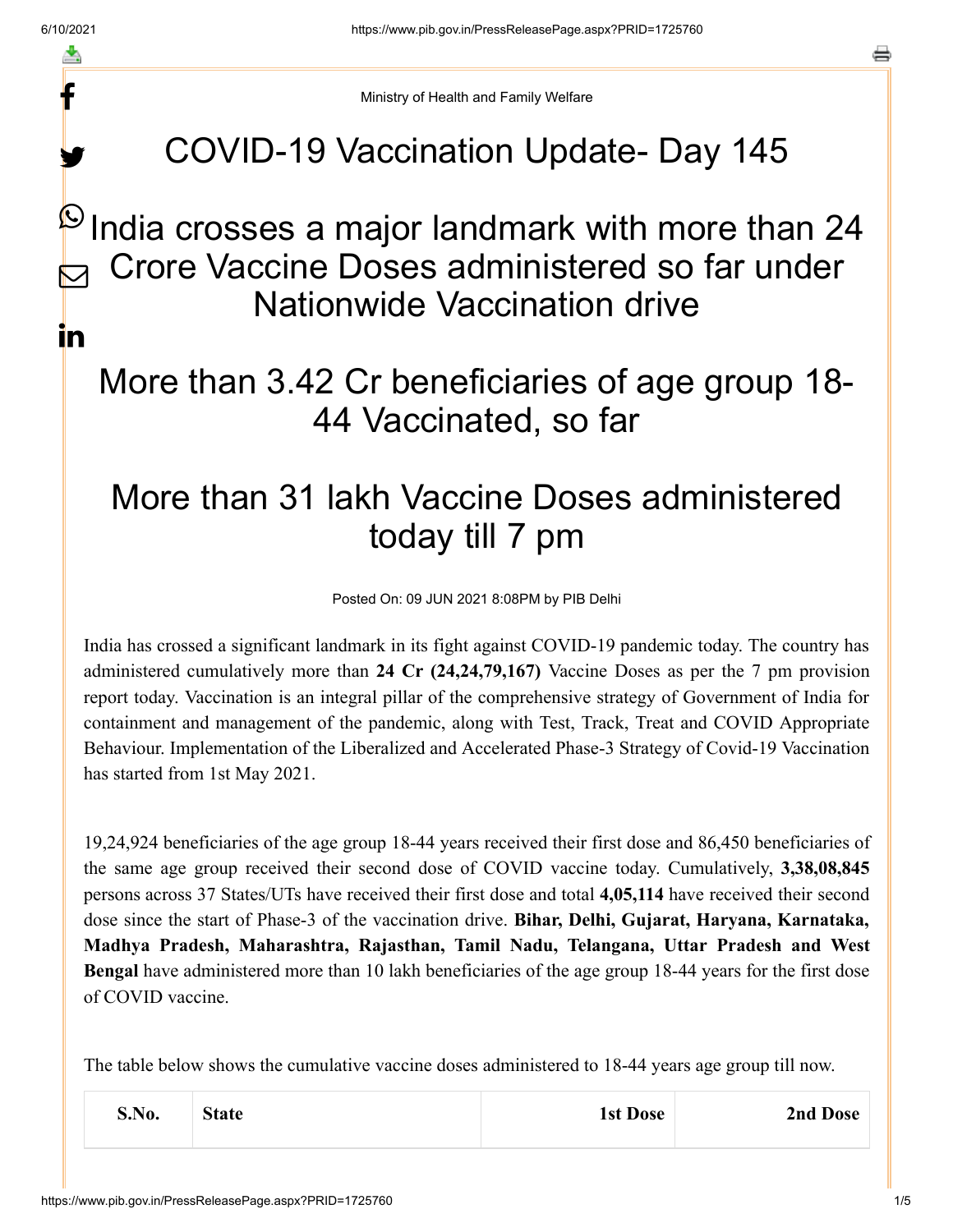| f                 | $\mathbf{1}$            | A & N Islands        | 12224   | $\boldsymbol{0}$ |
|-------------------|-------------------------|----------------------|---------|------------------|
|                   | $\overline{2}$          | Andhra Pradesh       | 122942  | 562              |
|                   | $\mathbf{3}$            | Arunachal Pradesh    | 66967   | $\boldsymbol{0}$ |
| $\mathbf{\Omega}$ | $\overline{\mathbf{4}}$ | Assam                | 707151  | 2786             |
|                   | 5                       | Bihar                | 2164141 | 249              |
| in                | $\boldsymbol{6}$        | Chandigarh           | 76137   | $\boldsymbol{0}$ |
|                   | $\overline{7}$          | Chhattisgarh         | 851466  | 6                |
|                   | 8                       | Dadra & Nagar Haveli | 54725   | $\boldsymbol{0}$ |
|                   | 9                       | Daman & Diu          | 66562   | $\boldsymbol{0}$ |
|                   | 10                      | Delhi                | 1228036 | 53949            |
|                   | 11                      | Goa                  | 82593   | 1158             |
|                   | 12                      | Gujarat              | 3021029 | 13758            |
|                   | 13                      | Haryana              | 1380749 | 5059             |
|                   | 14                      | Himachal Pradesh     | 106014  | $\boldsymbol{0}$ |
|                   | 15                      | Jammu & Kashmir      | 293345  | 21067            |
|                   | 16                      | Jharkhand            | 837404  | 191              |
|                   | 17                      | Karnataka            | 2421319 | 5373             |
|                   | 18                      | Kerala               | 877329  | 468              |
|                   | 19                      | Ladakh               | 51607   | $\boldsymbol{0}$ |
|                   | 20                      | Lakshadweep          | 11831   | $\boldsymbol{0}$ |
|                   |                         |                      |         |                  |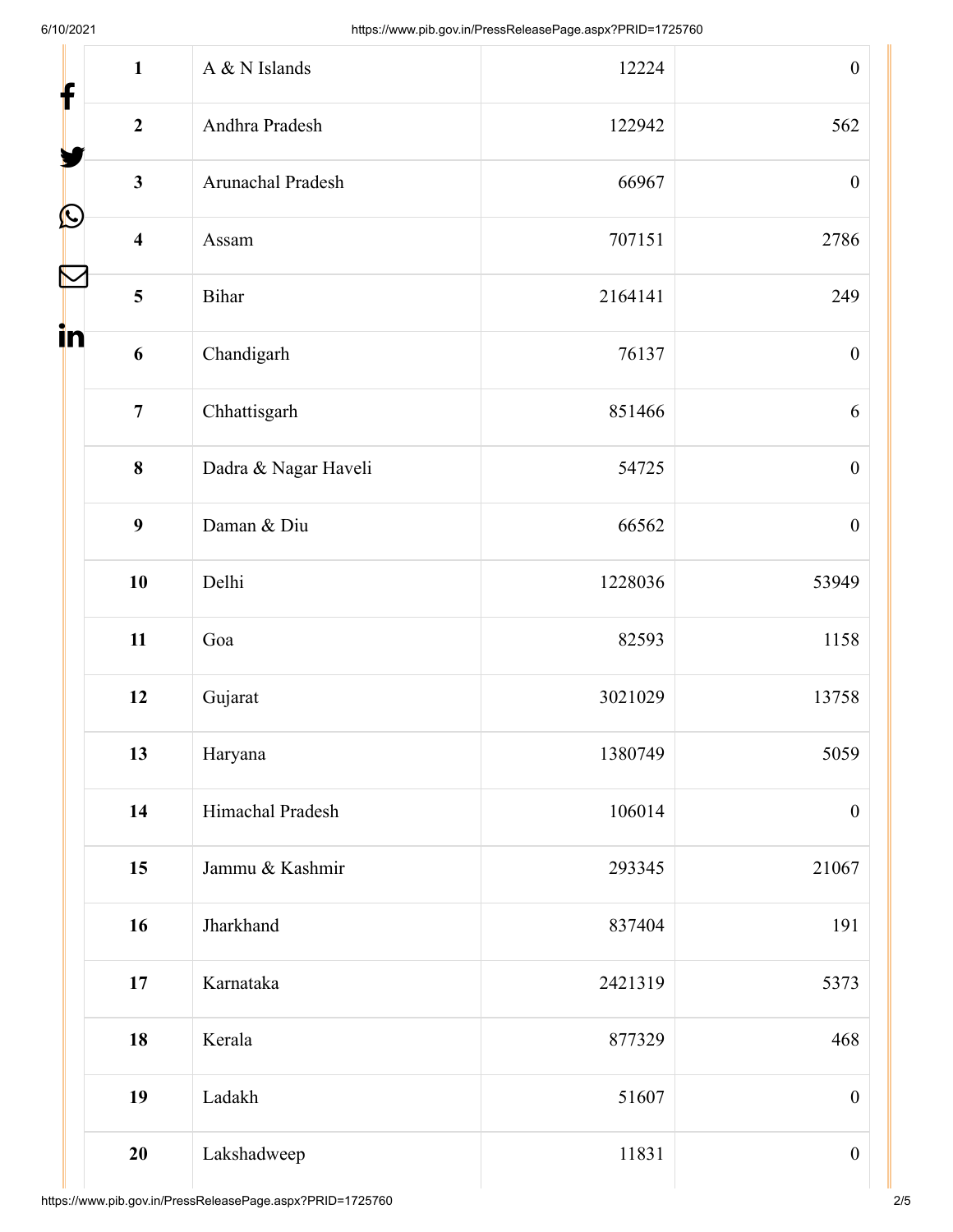| 21<br>f            | Madhya Pradesh       | 3848802  | 37368            |
|--------------------|----------------------|----------|------------------|
| 22                 | Maharashtra          | 1994423  | 118900           |
| 23                 | Manipur              | 75732    | $\boldsymbol{0}$ |
| $\bf \Omega$<br>24 | Meghalaya            | 42668    | $\boldsymbol{0}$ |
| 25                 | Mizoram              | 30465    | $\boldsymbol{0}$ |
| in<br>26           | Nagaland             | 61904    | $\boldsymbol{0}$ |
| $27\,$             | Odisha               | 979548   | 37780            |
| 28                 | Puducherry           | 45784    | $\boldsymbol{0}$ |
| 29                 | Punjab               | 462864   | 1526             |
| 30                 | Rajasthan            | 2314348  | 806              |
| 31                 | Sikkim               | 14327    | $\boldsymbol{0}$ |
| 32                 | Tamil Nadu           | 1978560  | 4674             |
| 33                 | Telangana            | 1113193  | 1009             |
| 34                 | Tripura              | 59477    | $\boldsymbol{0}$ |
| 35                 | <b>Uttar Pradesh</b> | 3715694  | 95094            |
| 36                 | Uttarakhand          | 401511   | $\boldsymbol{0}$ |
| 37                 | West Bengal          | 2235974  | 3331             |
|                    | <b>Total</b>         | 33808845 | 405114           |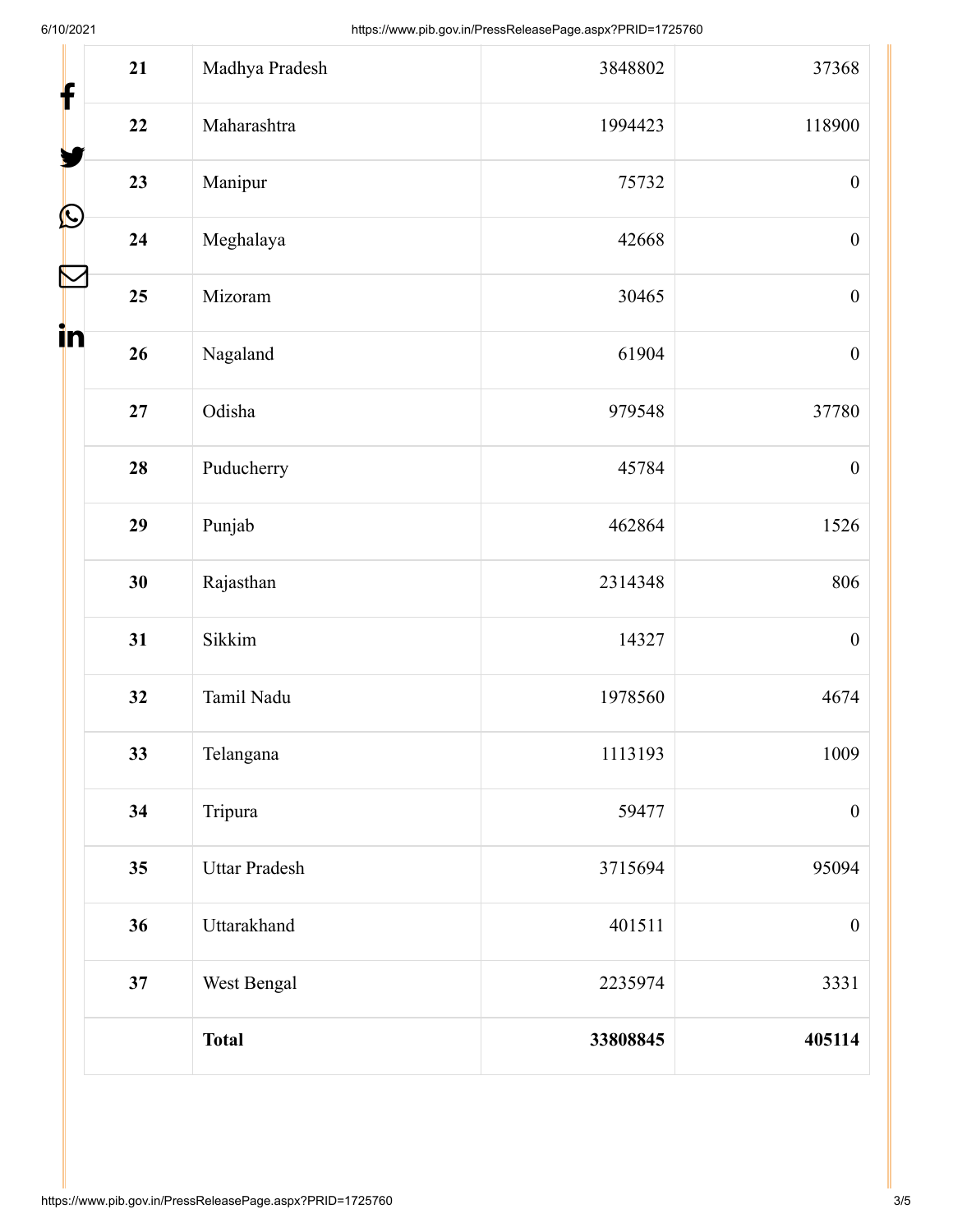$\left(\sum_{i=1}^{n} a_i\right)$ 

The total of 24,24,79,167 include 1,00,12,624 Healthcare Workers (HCWs) who have taken the 1<sup>st</sup> dose and  $69,11,311$  HCWs who have taken the  $2<sup>nd</sup>$  dose,  $1,64,71,228$  Frontline Workers (FLWs) ( $1<sup>st</sup>$  dose), 87,51,277 FLWs (2<sup>nd</sup> dose), 3,38,08,845 for 18-44 years of age group (1<sup>st</sup> dose) and 4,05,114 for 18-44 years of age group ( $2<sup>nd</sup>$  dose). **7,33,23,267** for over 45 years old to 60 years old ( $1<sup>st</sup>$  Dose), **1,16,22,718** for over 45 years old to 60 years old  $(2<sup>nd</sup>$  dose), **6,16,38,580** for above 60 years  $(1<sup>st</sup>$  Dose) and **1,95,34,203** for above 60 years  $(2<sup>nd</sup>$  Dose). f

| <b>HCWs</b>              | 1 <sup>st</sup> Dose | 1,00,12,624     |
|--------------------------|----------------------|-----------------|
| in                       | $2nd$ Dose           | 69,11,311       |
| <b>FLWs</b>              | 1 <sup>st</sup> Dose | 1,64,71,228     |
|                          | $2nd$ Dose           | 87,51,277       |
| Age Group 18-44 years    | 1 <sup>st</sup> Dose | 3,38,08,845     |
|                          | $2nd$ Dose           | 4,05,114        |
| Age Group 45 to 60 years | 1 <sup>st</sup> Dose | 7,33,23,267     |
|                          | $2nd$ Dose           | 1,16,22,718     |
| Over 60 years            | 1 <sup>st</sup> Dose | 6,16,38,580     |
|                          | $2nd$ Dose           | 1,95,34,203     |
| <b>Total</b>             |                      | 24, 24, 79, 167 |

As on Day-145 of the vaccination drive  $(9<sup>th</sup>$  June, 2021), total 31,31,759 vaccine doses were given. 28,37,572 beneficiaries were vaccinated for  $1<sup>st</sup>$  dose and 2,94,187 beneficiaries received  $2<sup>nd</sup>$  dose of vaccine as per the provisional report till 7 P.M. Final reports would be completed for the day by late tonight.

**Date: 9 June, 2021 (145 Day) th th** 

| <b>HCWs</b> | $1st$ Dose | 11,207 |
|-------------|------------|--------|
|             |            |        |